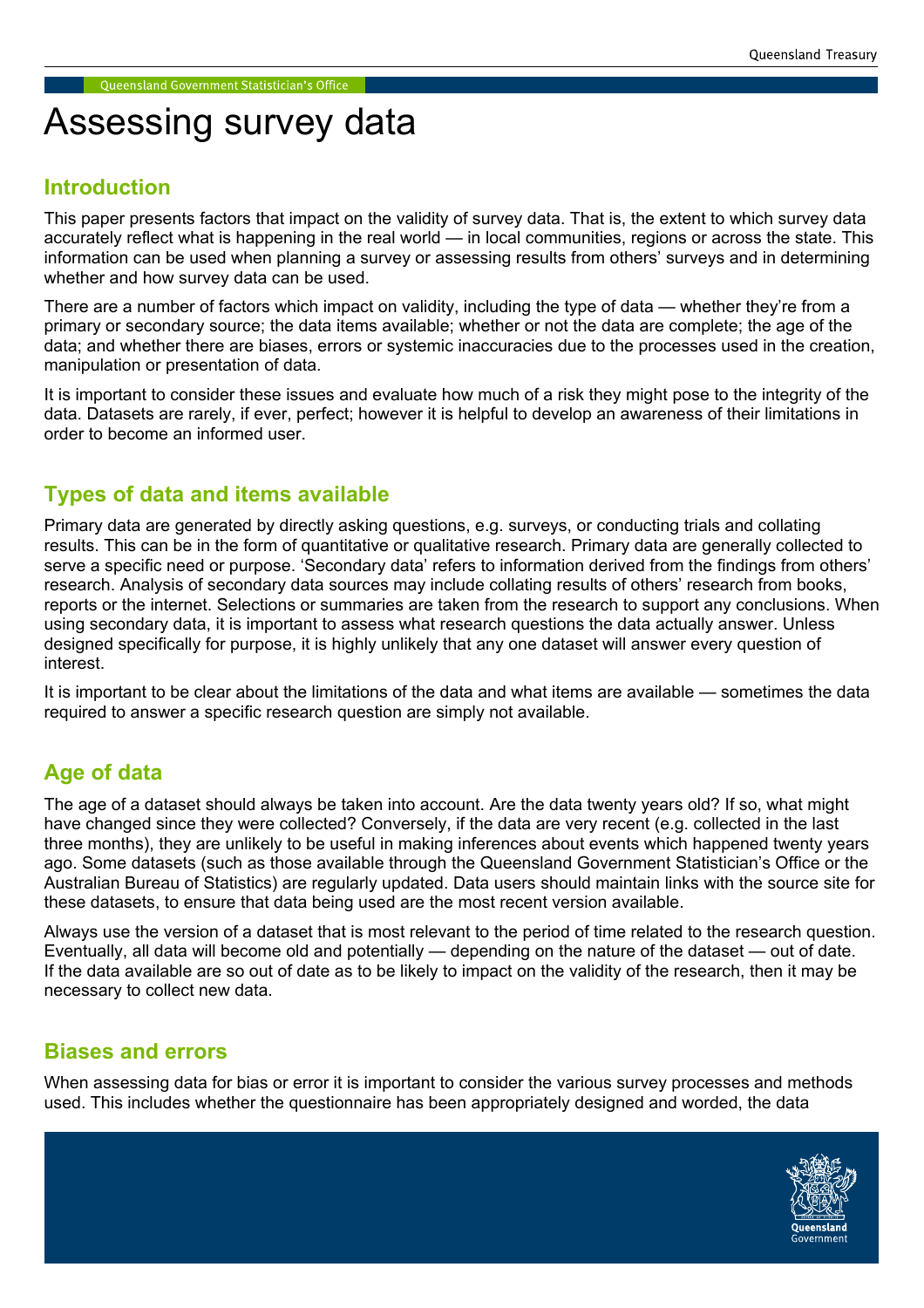collection method, the number and type of people included in the survey sample and whether the data represent the target population of interest. represent the target population of interest.<br>**Questionnaire**<br>Good questionnaire design is essential. If the questionnaire is

### **Questionnaire**

•

problematic. Refer to the questionnaire to check that on method, the number and<br>the target population of<br>**onnaire**<br>destionnaire design is ess<br>atic. Refer to the questio<br>argon or technical terms method, the number and type of people included in the survey sample and<br>the target population of interest.<br>**naire**<br>stionnaire design is essential. If the questionnaire is poorly worded, it is like<br>ic. Refer to the question that the dat

- jargon or technical terms have been clearly defined. Failure to do so can lead to respondents interpreting terms differently, rendering their answers non-comparable.
- interpreting terms differently, rendering their answers non-comparable.<br>time periods for question recall are reasonable. For example, asking people how many times they have visited a doctor in the last three months is much more likely to yield accurate results than asking how many times they have visited a doctor in the last year. recall are reasonable. For example, asking people how many times they isited a doctor in the last three months is much more likely to yield accurate results than asking hot any times they have visited a doctor in the last accurate results than asking how d to respondents<br>how many times they have<br>results than asking how<br>include more than five<br>ths?'<br>ficult to understand<br>unable to rate' responses
- if respondents are asked to order or rank a series of items, the list does not include more than five items. visited a doctor in the last three months is much more likely to yield accurate results than asking homany times they have visited a doctor in the last year.<br>if respondents are asked to order or rank a series of items, the
	- questions are worded using non-biased language. For example:



'Do you think the price of milk will increase in the next six months?'<br>(If YES) 'By how much?' (If YES) 'By how much?' "Do you think the price of milk will increase in the next six months?'<br>(If YES) 'By how much?'<br>'By how much will the price of milk increase in the next six months?'



- questions are clearly and simply worded. Questions that are confusing or difficult to understand questions are clearly and simply worded. Questions that are confusing or difficult to understand<br>generally yield similar response patterns, with an unusually high number of 'unable to rate' responses, and a larger than average spread of responses in the frequency distribution. estions that are confusing or difficult to understand<br>i an unusually high number of 'unable to rate' resport<br>es in the frequency distribution.<br>ives or double negatives can confuse respondents,<br>ntended answer.
- and a larger than average spread of responses in the frequency distrit<br>questions use positive wording. Use of negatives or double negatives resulting in answers that are opposite to the intended answer. larger than average spread of responses in the frequency distribution.<br>ons use positive wording. Use of negatives or double negatives can confuse respondents,
- resulting in answers that are opposite to the intended answer.<br>
• questions are suitable for the mode of administration. For example, a list of 20 options can be provide<br>
on a web survey for a respondent to read. A list of questions are suitable for the mode of administration. For example, a list of 20 options can be provided on a web survey for a respondent to read. A list of 20 options would not be as suitable in a telephone interview where they must be read out. questions are clearly and simply worded. Questions that are confusing o<br>generally yield similar response patterns, with an unusually high number<br>and a larger than average spread of responses in the frequency distribut<br>ques ing in answers that are opposite to the intended answer.<br>
ions are suitable for the mode of administration. For example, a list of 20 options can be provid<br>
veb survey for a respondent to read. A list of 20 options would n use positive wording. Use of negatives or double negatives can confuse respondents,<br>a re suitable for the mode of administration. For example, a list of 20 options can be provide<br>survey for a respondent to read. A list of list of 20 options can be provide<br>of the as suitable in a telephone<br>pllected, it helps to be aware of<br>plotted, it helps to be aware of<br>plotted online are all common survey<br>ntial bias the collection method

any possible issues that could be present. ie it is not possible to correct question wording after the data have<br>possible issues that could be present.<br>**hod of collection**<br>a can be collected in a variety of ways — telephone, face-to-face,<br>nods. It's important to co

# Method of collection

Data can be collected in a variety of ways methods. It's important to consider how the data were collected, and may introduce to the data. Data can be collected in a variety of ways — telephone, face-to-face, mail and online are all common survey Data can be collected in a variety of ways — telephone, face-to-face, mail and dependence biased results as participants may<br>may introduce to the data.<br>• Face-to-face interviews can produce biased results as participants m face, mail and online are all common survey<br>and any potential bias the collection method

- introduce to the data.<br>Face-to-face interviews can produce biased results as participants may respond less candidly in the presence of an interviewer, particularly to questions that could potentially reveal socially undesirable traits or acts acts. i an interviewer, particularly to questions that could potentially reveal socially undesir<br>s.<br>tion surveys (whether mail or online) generally tend to have higher non-response rat<br>of surveys. Response rates can be improved
- Self-completion surveys (whether mail or online) generally tend to have higher non-response rates than other types of surveys. Response rates can be improved using techniques such as well other types of surveys. Response rates can be improved using techniques such as well–written<br>introductory letters, incentives for timely return of questionnaires and follow-up for those initially not responding responding. completion surveys (whether mail or online) generally tend to have hig<br>r types of surveys. Response rates can be improved using techniques<br>ductory letters, incentives for timely return of questionnaires and follow on or technical terms have been celearly defined. Failure (and the mometon or beriods for question recall are reasonable. For exampled a doctor in the last three months is much more likely ty then the last three months is methods. It's important to consider how the data were collected, and any potential<br> **•** Face-to-face interviews can produce biased results as participants may res<br>
presence of an interviewer, particularly to questions that the number and type of people included in the survey sample and whether the discussion of the number and type of people to the data in the survey sample, and the survey sample, the construction of the construction of the c ased results as participants may respond less candidly in the<br>to questions that could potentially reveal socially undesirable<br>or online) generally tend to have higher non-response rates th<br>is can be improved using techniqu on method, the number and type of people included in the survey sample and whether the data words, the number and type of people included, it is likely that the data words.<br>
Unranice design is essential. If the questionnai e questionnaire is poorly worded, it is likely that the data will be<br>eleck that:<br>clearly defined. Failure to do so can lead to respondents<br>method many their answers non-comprable.<br>essenable For example, assing people how m
	- Substantial bias can be present in self-completion surveys if people who do not complete the survey have different characteristics from those who do. Methods for compensating for discussed later in this paper. if people who do not complete the survey<br>for compensating for sampling bias are<br>-completion surveys. Clear, unambiguous up for those initially not<br>not complete the survey<br>for sampling bias are
	- Respondents may misread questions or instructions in self-completion surveys. Clear, unambiguous Respondents may misread questions or instructions in self-completion surveys. Clear, unamb<br>wording, in conjunction with bold or highlighted instructions, can help to mitigate this problem.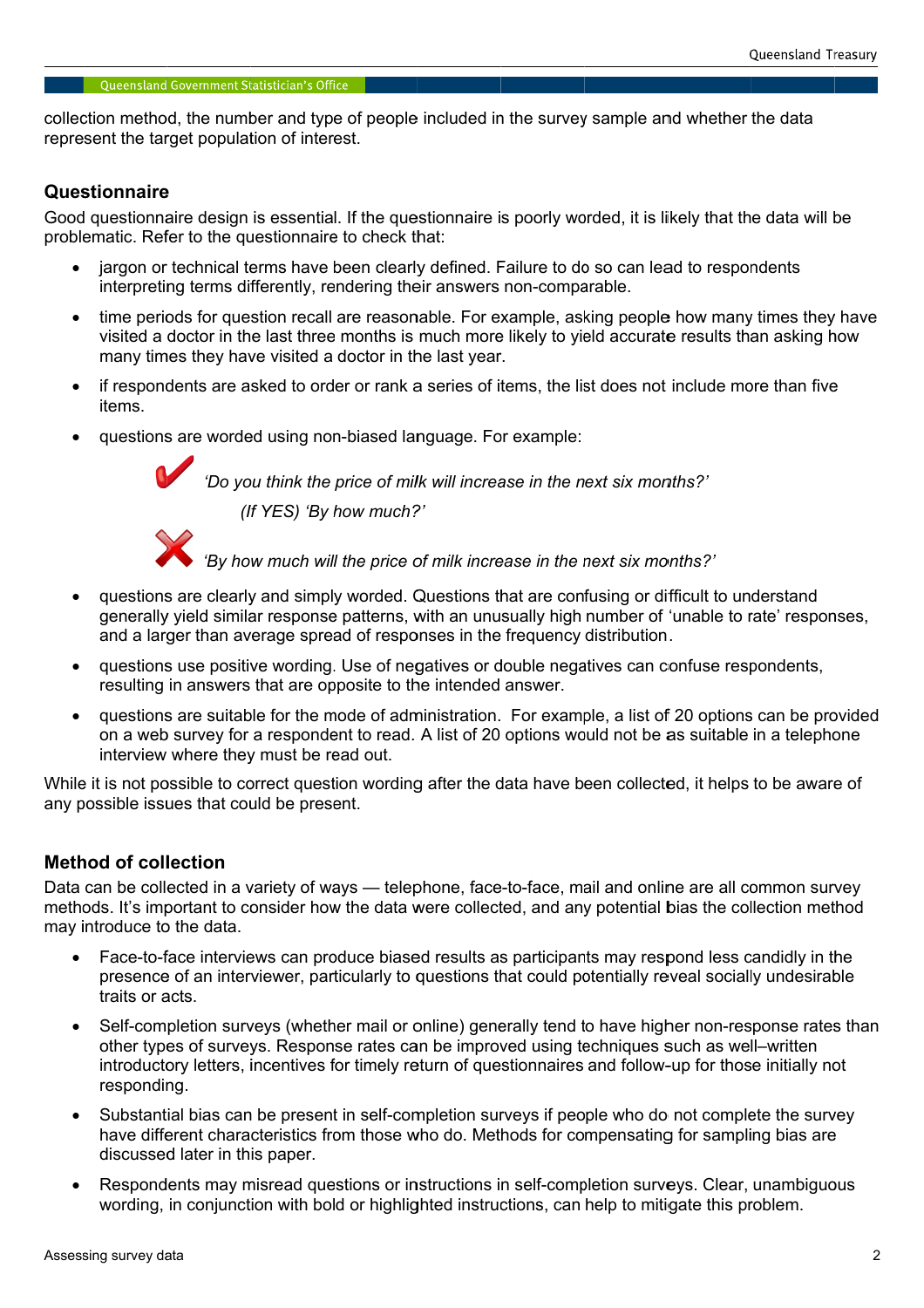- In self-completion surveys there is no opportunity to clarify answers or probe for additional information.
- Online surveys require respondents to have access to a computer. This can bias the results by excluding people who do not have access to one.
- Online panels are subject to unknown but possibly considerable levels of bias because panel members may not be representative of the population they are drawn from. Panel members are those who have the time and interest to complete multiple questionnaires, on demand, and who are attracted by the monetary incentives offered. Online panel members must also have access to a computer. There are limited options open to the manager of an online panel to reduce bias. One is to use a variety of recruitment methods (e.g. emails, telephone calls, letters sent to homes etc.) in the hope of inviting as representative a sample of the population as possible to join (though a high proportion may decline). Another is to carefully manage each panel member's workload so that they are more likely to give considered answers to questions.
- Asking questions that require a respondent to recall information from the past known as retrospective reporting — often produces inaccurate information. People develop memory biases and gaps over time, which can lead to the distortion of remembered information.
- A survey frame or list, which contains telephone numbers of a representative sample population, is required to conduct a telephone survey. For general population surveys, such lists are not readily available to most survey providers or they have limitations that can lead to biased results. Access to appropriate contact lists has become more of an issue in recent years, as the proportion of people who have a mobile phone only (no landline) is steadily increasing.

# Sample

An exact value for an attribute of the population can only be determined by taking a census of the entire population; however this is usually inconvenient, expensive and unnecessary. Instead, it is customary to survey a sample of the population and infer the value using statistical methods.

Using a sample will reduce the cost of the survey and the type of sample chosen will impact on the accuracy of the results. A probability sample is a sample in which every unit in the population has a known chance (greater than zero) of being selected in the sample, and this probability can be accurately determined. The combination of these traits makes it possible to produce unbiased estimates of population totals, by weighting sampled units according to their probability of selection. Samples of modest size are often sufficient to measure an attribute with acceptable accuracy. If a probability sample is taken, a quantitative statement about the accuracy of the estimate can be made. It's important, however, to be sure there is an adequate number of responses to make the survey results statistically meaningful. This applies to both the total number of respondents, and the number of respondents in any subsets of interest (for example, 'males under the age of 30 years'). Extreme care must be exercised in drawing conclusions about subgroups of a population when the number of units captured by the sample in the subgroup is very small.

Conclusions drawn from larger sample sizes are more accurate than conclusions drawn from smaller samples. While there is no hard and fast rule on suitable sample size for a survey, it is important to consider how much uncertainty is acceptable to the end user of the report. Where major financial investment or policy decisions are involved, the accuracy of results is highly important. The accuracy of data is generally measured by examining the standard error, the relative standard error and/or the confidence intervals for the estimates.

# Sampling error

Sampling error occurs as a result of using a sample from a population, rather than conducting a census of the population. It refers to the difference between an estimate for a population based on data from a sample and the true value for that population which would result if a census were taken. Sampling errors do not occur in a census, as the census values are based on the entire population. Sampling error undermines the ability of the results to be generalised to the rest of the population. It can occur when:

• the proportions of different characteristics within the sample are not similar to the proportions of the characteristics for the whole population (i.e. if 51% of the total population are women and 49% are men, then a researcher should aim to have similar percentages in their sample)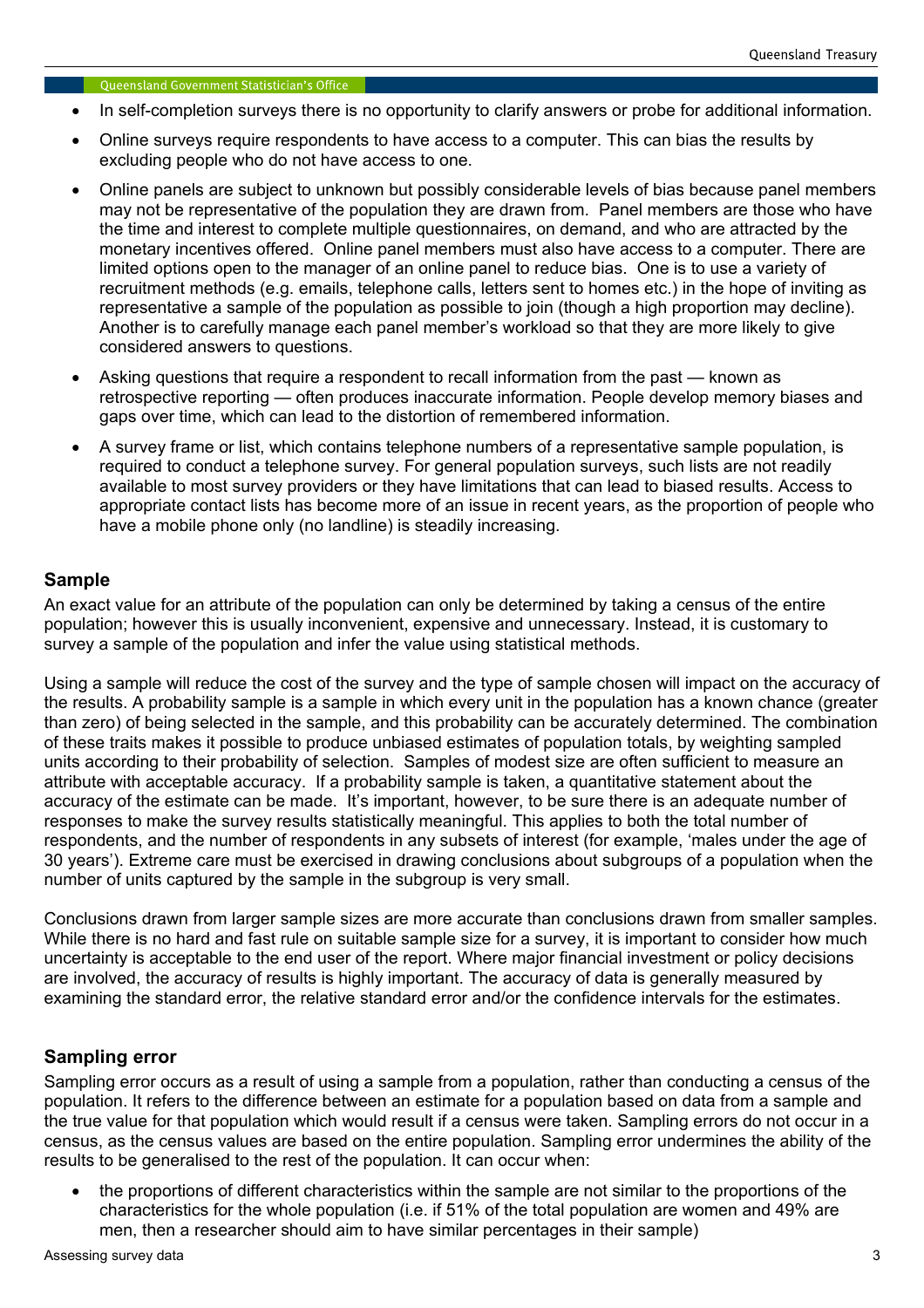- the sample is too small, or
- the sampling method is not random.

Standard error, relative standard error and confidence intervals are all ways in which sampling error can be measured. (These are all covered further on in this paper.) Sampling error can be reduced by increasing the size of the sample, and ensuring that the sample is representative of the population.

# Weighting to correct sampling error

If some subsets of the population are under-represented, as described above, then sample weights can be used to correct the bias.

For example, a hypothetical population might include 5 million males and 5 million females (i.e. 50% males and 50% females). If a sample survey is conducted via the internet, and responses are received from 4,000 males and 6,000 females (i.e. 40% males and 60% females), then the respondent profile does not match the population profile.

In this scenario a researcher can correct for this imbalance by attaching a weight of 1.3 for each male and 0.8 for each female. This would adjust any estimates to achieve the same expected value as a sample that included exactly 5,000 males and 5,000 females.

Usually weighting is used to correct sampling error, however sometimes it can inadvertently exaggerate an existing bias in a sample. Any existing biases in the sample should be considered in conjunction with the weighting methodology used, to help determine whether the weighting method is appropriate.

### Response rates and consent rates

The response rate quoted in many research studies usually refers to the number of people who answered the survey divided by the number of people in the sample. It is usually expressed in the form of a percentage. For example:

If a researcher sends out 100,000 emails inviting people to participate in an online survey, and 14,000 people respond, the response rate (using this method) is 14%.

Research studies may also refer to consent rates or cooperation rates. This usually refers to the number of responses divided by the number of people or households actually contacted. This is likely to be higher than the response rate, and may be considerably higher.

Organisations and agencies may vary in their methods of calculating response rates and consent (or cooperation) rates. It is important to note whether it is a response rate or consent/cooperation rate that is being quoted in a report, and to understand exactly what method has been used to calculate the quoted rate. Some methods can inflate the rates, and others may make the rates appear lower. A low response rate can be a source of error. Non-responders may have different attitudes, beliefs and behaviours to respondents. If these differing characteristics influence the answers respondents give to survey questions, estimates derived from survey responses will be biased.

When considering response rate, it is therefore important to look at the overall response rate, as well as the response rate for subgroups of interest within the population.

It is generally difficult to determine the degree and direction of any bias in estimates because usually little information about non-responders is available. However, often previous research and experience may have established that the probability of non-response is correlated with characteristics of the population being surveyed, such as age, sex, or educational attainment. If this is true, non-response bias may be reduced by weighting responses so that the age, sex and educational characteristics of the sample match those of the population the sample was drawn from. The degree of bias reduction is directly proportional to the strength of association between the so called 'weighting variables' and the topics covered by the survey questionnaire.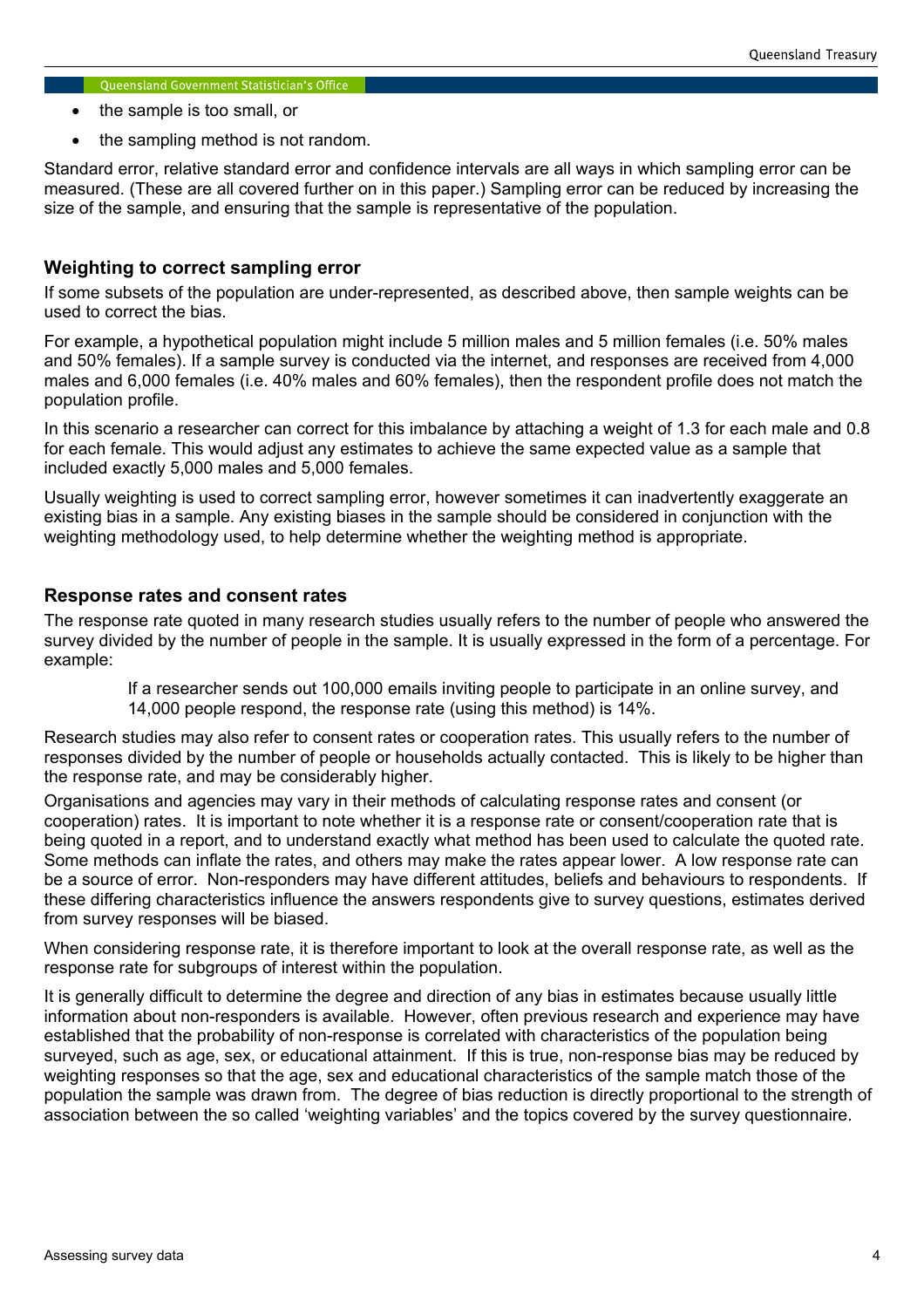### Measuring sampling error

Standard error is a statistical term for measuring the accuracy with which a statistic taken from a sample **Standard error** is a statistical term for measuring the accuracy with which a statistic taken from a sample<br>represents an entire population. The smaller the standard error, the more representative the sample will be of represents an entire population. The smaller the standard error, the more representative the sample will be<br>the overall population. The standard error is represented as a number, and decreases as the sample size increases. The standard error allows a researcher to determine how confident made from survey data. increases. The standard error allows a researcher to determine how confident they can be about infere<br>made from survey data.<br>The *'archery analogy'*: The inference process can be likened to an archer aiming a**t** his/her ta For a statistical term for measuring the accuracy with which a statistical term for a sample population. The should be should be should be to or 10 the construct as in the statistical term for the should be should not be opulation. The standard error is represented as a number, and decreases as the sample size<br>he standard error allows a researcher to determine how confident they can be about inferences<br>urvey data.<br>r analogy': The inference Strained are or is a statistical term for measuring the accuracy will wish a statistic false in the material term<br>expected an extension for measurements to accuracy will wish a statistic false in form a simple will<br>enginee arrow is a statistical term for measuring the accuracy with which statistic taken from a sample population. The smaller the sample are mimber, and elects are sample proposition. The smaller the shample measurement are onc

The 'archery analogy': The inference process can be likened to an archer aiming at his/her target. The<br>bullseye on the target represents the actual value and the sample statistic is the arrow. The aim is to get the arrow as close as possible to the bullseye. bullseye on the ta<br>arrow as close as<br>If many samples ullseye on the target represen<br>rrow as close as possible to the<br>many samples are taken, the



If many samples are taken, the result would be some larger estimates and some smaller. The standard error is an average distance of each estimate from the actual true value that would be obtained if the entire population<br>was surveyed. was surveyed as close as possible to the bullseye.<br>
y samples are taken, the result would be some larger estimates and some smaller. The standard error is<br>
grape distance of each estimate from the actual true value that would be obtain



Remember that the reliability of an estimate is dependent to a large degree on its error. In an ideal world, all of Remember that the reliability of an estimate is dependent to a large degree on its error. In an ideal world,<br>the errors would be small, and the results would then be reliable. In reality, this is not always the case. he reliability of an estimate is dependent to a large degree on its error. In an ideal world, all d<br>be small, and the results would then be reliable. In reality, this is not always the case.<br>**rd error** — it is important to

Relative standard error decide whether an estimate is accurate enough to be meaningful. A common way of deciding whether the decide whether an estimate is accurate enough to be meaningful. A common way of<br>error level present for an estimate is too high is to calculate the relative standard erro expressed as a percentage. errors would be small, and the results would then be reliable. In reality, this is not<br>**ative standard error** — it is important to know how far from the bullseye (actual \<br>ide whether an estimate is accurate enough to be m ine standard error allows a researcher to determine how confident the<br>
invery data.<br>
Yanalogy: The inference process can be likened to an archer alming the larged represents the actual value and the sample statistic is the if the entire population<br>was surveyed.<br>
We say the entire population was surveyed.<br>
Remember that the reliability of an estimate is dependent to a large degree on its error. In an ideal world, all of<br>
the errors would be s obtained if the entire popular<br>
iability of an estimate is dependent to a large degree on its error. In an ideal world, and<br>
iability of an estimate is dependent to a large degree on its error. In an ideal world, and<br>
or v confident they can be about inferences<br>archer aiming at his/her target. The<br>tatistic is the arrow. The aim is to get the<br>tatistic is the arrow. The aim is to get the<br>tes and some smaller. The standard error it<br>at would b

#### Calculating relative standard error (RSE) Calculating

To calculate the relative standard error, divide the standard error by the estimate obtained, and convert it to a percentage.

For example, consider two surveys of ho standard error of \$10,000 then the RSE is: standard %RSE = \$10,000/\$50,000 = 20% To calculate the relative standard error, divide the standard error by the estimate obtained, and convert it to a<br>percentage.<br>For example, consider two surveys of household income that both result in a mean of \$50,000. If

$$
\%RSE = \$10,000/\$50,000 = 20\%
$$

If the other survey has a standard error of \$5,000, then the RSE is: If the other standard %RSE = \$5000/\$50,000 = 10%

%RSE =  $$10,000/$50,000 = 20%$ <br>If the other survey has a standard error of \$5,000, then the RSE is:<br>%RSE =  $$5000/$50,000 = 10%$ <br>The survey with the lower relative standard error can be said to have a more precise measureme proportionately less variation around the mean. If the other survey has a standard error of \$5,000, then the RSE is:<br>
%RSE = \$5000/\$50,000 = 10%<br>
The survey with the lower relative standard error can be said to have a more precise measurement, since it<br>
proportionately s of household income that both result in a mean of \$50,000. If one survey has a<br>RSE is:<br>
%RSE = \$10,000/\$50,000 = 20%<br>
error of \$5,000, then the RSE is:<br>
%RSE = \$5000/\$50,000 = 10%<br>
standard error can be said to have a mo standard error, divide the standard error by the estimate obtained, and convert it to<br>
i.e., consider two surveys of household income that both result in a mean of \$50,000. If one survey<br>
or of \$10,000 then the RSE is:<br>  $\$ me that both result in a mean of \$50,000. If one survey has a<br>10,000/\$50,000 = 20%<br>in the RSE is:<br>55000/\$50,000 = 10%<br>be said to have a more precise measurement, since it has<br>sonable accuracy. As the RSE increases above th

Generally, if the RSE is 25% or less, results have reasonable accurac<br>more caution should be used when interpreting the results. If the RSE reliability, and should not be used. more caution should be used when interpreting the results. If the RSE is greater than 50%, the result has very low<br>reliability, and should not be used.<br>Caution should be taken when looking at RSEs for proportions or percen The survey with the lower relative standard error can be said to have a more precise measurement, since<br>proportionately less variation around the mean.<br>Generally, if the RSE is 25% or less, results have reasonable accuracy

estimates are close to zero or 100%. Consider the following example: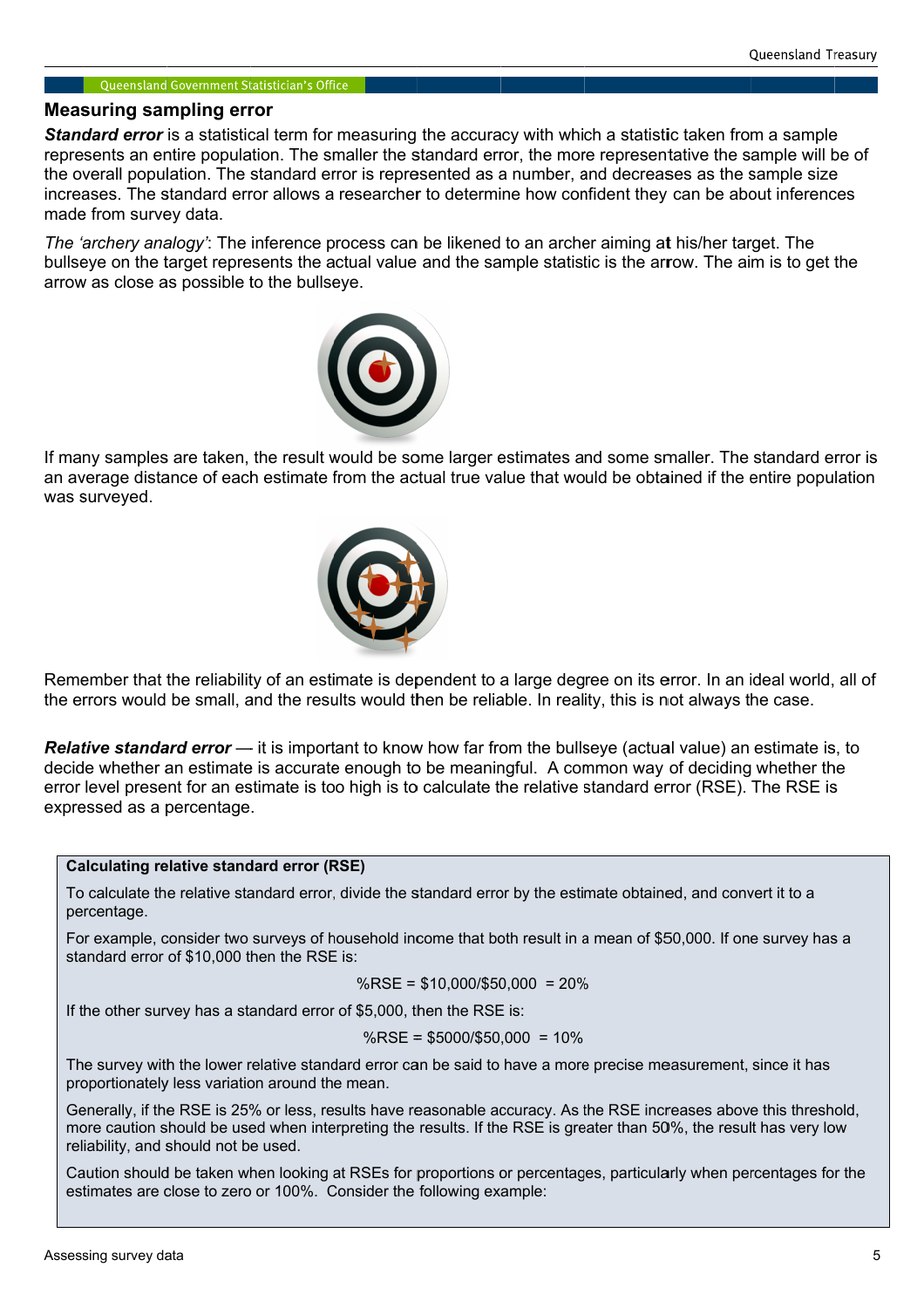To estimate the percentage of Queenslanders who have visited a state or national park in the last year, a sample is taken, and an estimate obtained. The sample estimate shows that 80% of respondents have visited a state or national park in the last year, with a standard error of 8%. The RSE is therefore:

%RSE =  $8/80 \times 100 = 10\%$ , which is considered to be quite acceptable.

If the sample estimate showed that only 9% of respondents had visited a state or national park in the last year, with the same standard error of 8%, then the RSE would be 89%

%RSE =  $8/9 \times 100 = 89$ %, which would not be considered to be acceptable.

In this example, while both estimates have a standard error of 8%, the smaller estimate has a much bigger RSE.

RSEs can become inflated simply because the percentage estimate is small, and due to the nature of the calculation. In cases where estimates are close to zero or 100%, seek the advice of a skilled statistician in regards to the reliability of the estimate.

Confidence intervals for proportions and confidence levels — a confidence interval is another measure of the accuracy of an estimate. Confidence intervals provide a range of values around the estimate, within which the true value can be expected to fall. The smaller the confidence interval is for a particular estimate, the more precise the estimate is.

Normally, confidence intervals are based on what is called the 95% confidence level. A 95% confidence level means that the reader can be 95% sure that the true value lies somewhere between the stated confidence interval. Another way of saying this is that if 100 samples were taken from the population, it would be expected that 95 out of 100 times the true value would fall within the stated confidence interval.

A confidence interval consists of two numbers — a lower and upper limit. For example:

A total of 10,000 respondents are asked whether they have solar panels installed on the roof of their home. Thirty percent (30%) of respondents report that they do have solar panels. For the sample size of 10,000, the estimate of 30% has a confidence interval of  $\pm$ 0.9%. So the lower limit (L) is 29.1%, and the upper limit (U) is 30.9%. This means there is a 95% chance that the true value lies between 29.1% and 30.9%.

If the same question was asked of 200 respondents, and 30% reported that they had solar panels, the confidence interval for the estimate is  $\pm$  6.4%. So the lower limit (L) is 23.6%. and the upper limit is 36.4%. This means there is a 95% chance that the true value lies between 23.6% and 36.4%. With the smaller sample size, the accuracy of the estimate is lower.

The size of the confidence interval is affected both by the sample size, and the proportion of respondents giving a particular response. The confidence interval will be bigger for small sample sizes than for larger sample sizes. The confidence interval will be larger for estimates closer to 50%, and smaller for estimates further away from 50%. Examining the confidence limits provides valuable information on the accuracy of the data.

**Statistical significance** is a statement about the likelihood of findings being due to chance. Confidence intervals are one way for researchers to determine whether or not the difference between two estimates is statistically significant, rather than being purely due to chance. If confidence intervals do not overlap, then the difference between the estimates is likely to be statistically significant 99 times out of 100. For example:

> Imagine that respondents to a survey were asked whether they have water-saving shower heads installed in their home. Sixty-nine percent (69%) of respondents who are living alone state that they do, and 56% of respondents who are living in houses with others report that they do not. At first glance, it may appear that respondents who live alone are more likely to have water saving shower heads than respondents living with others.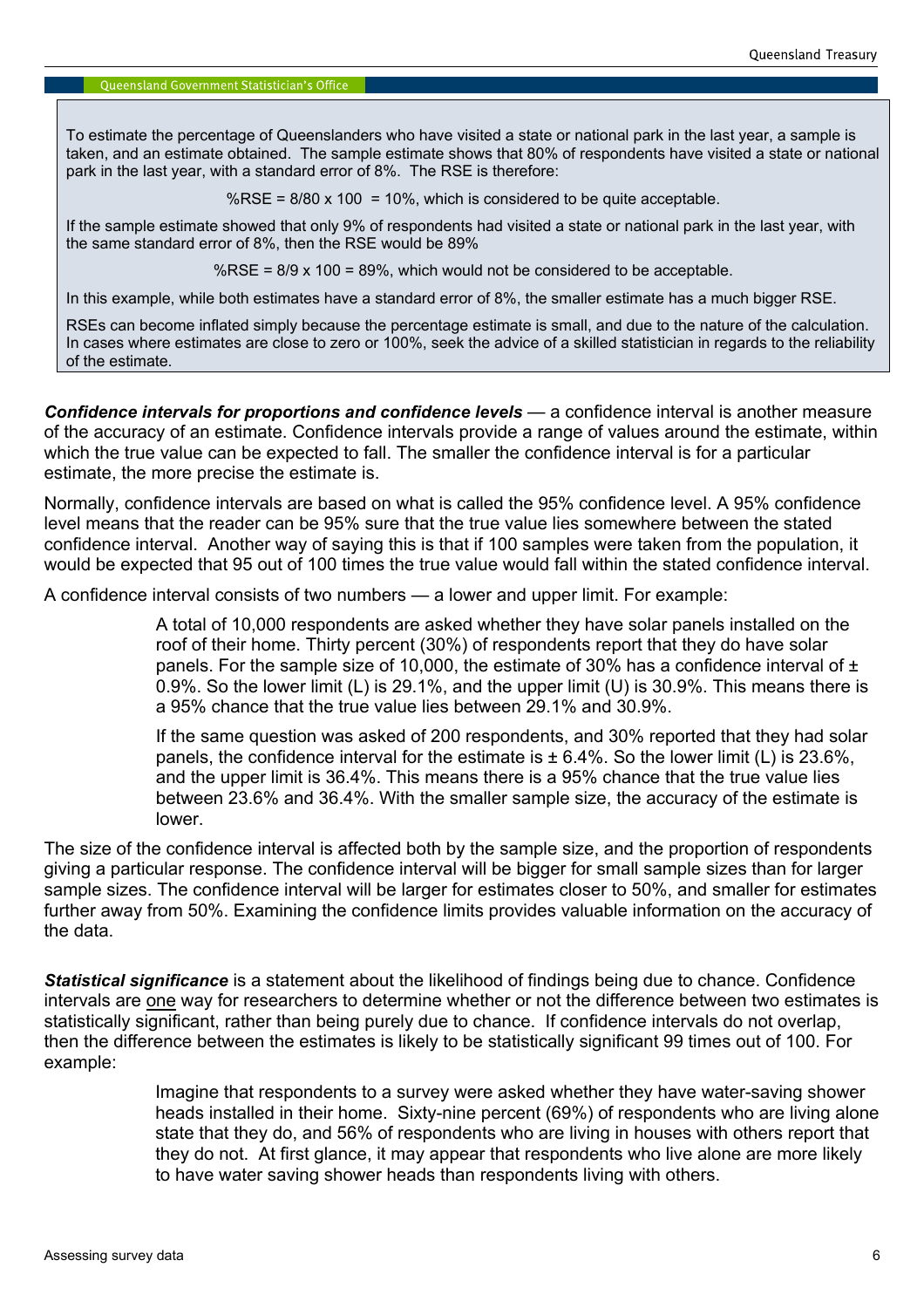The next step would be to examine the confidence interval (see table below). When the confidence interval is taken into account, then it can be seen that the two estimates are in fact NOT statistically significantly different. The 'true' value for the estimate of 69% could fall anywhere between 59% and 79%, while the true value of the estimate of 56% could fall anywhere between 42% and 70%.

|                     |          | 95% Confidence Interval |              |
|---------------------|----------|-------------------------|--------------|
| Living arrangements | Estimate | Lower                   | <b>Upper</b> |
|                     |          |                         |              |
| Living alone        | 69%      | 59%                     | 79%          |
|                     |          |                         |              |
| Living with others  | 56%      | 42%                     | 70%          |
|                     |          |                         |              |

#### Table 1: Percentage of respondents who have water-saving shower heads installed in their home

The overlap can be easily seen when represented graphically. The graph below shows the upper and lower bounds of the confidence intervals through the use of error bars. It can be seen that there is overlap in the error bars, indicating that there is no statistically significant difference in the estimates.





Living arrangements

Other methods for determining statistical significance include a variety of statistical tests (t-tests, F-tests etc) chosen according to the particular question being asked. When examining data, make sure that it is possible to determine whether any apparent differences are statistically significant, or are merely due to chance.

### Non-sampling error

Non-sampling error is caused by factors other than those related to sample selection. It refers to the presence of any factor, whether systemic or random, that results in the data values not accurately reflecting the 'true' value for the population. Although non-sampling errors cannot be measured in the same way as sampling errors, they are just as important.

The following table lists common sources of non-sampling error and some questions to consider when assessing the accuracy of available data. It is possible that the answers to some of these questions will remain unknown, particularly when secondary data are being used. Nonetheless, it is important to be aware of the various sources of error, so that potential limitations of the data can be understood.